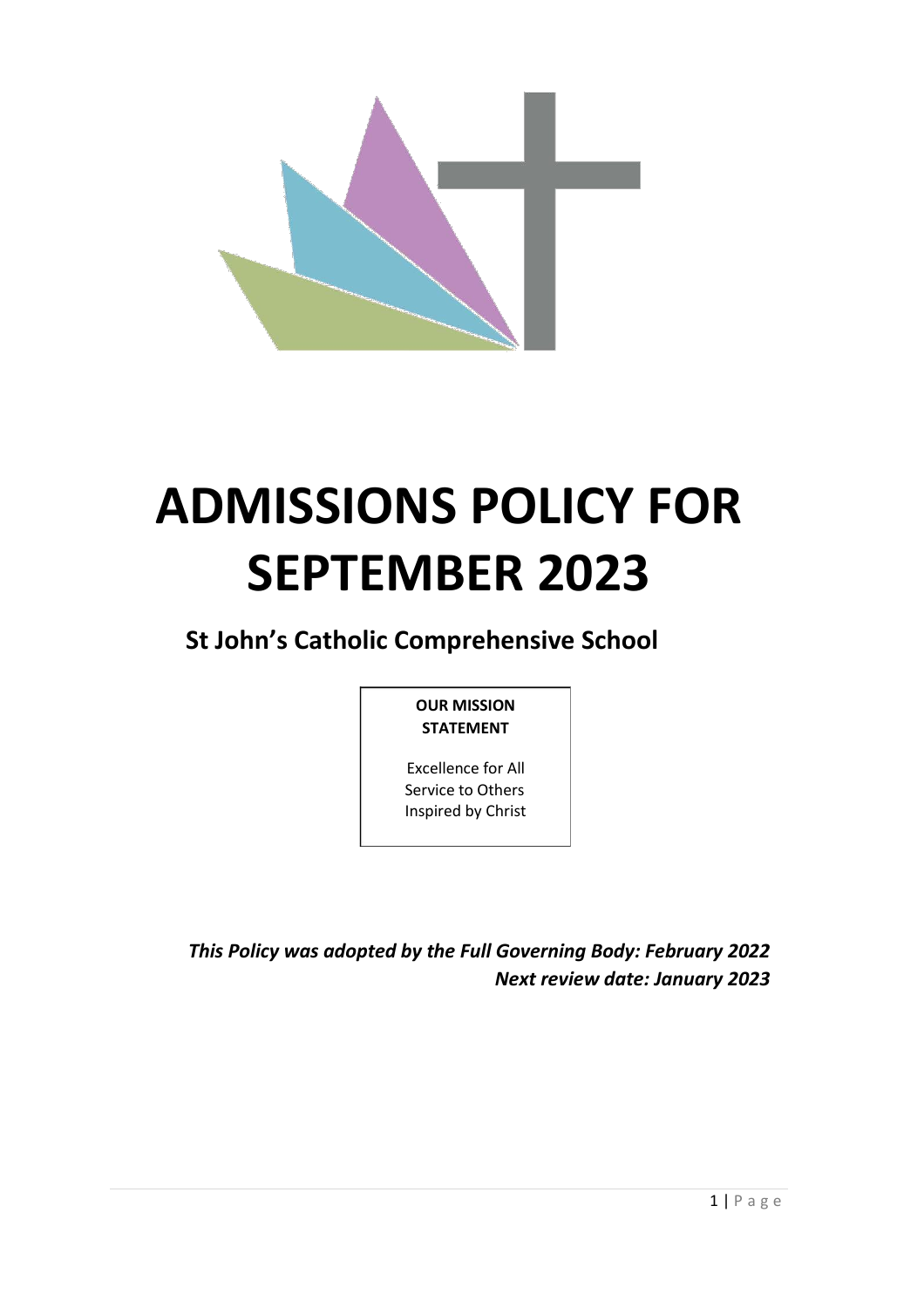## **ADMISSIONS POLICY for ADMISSIONS in SEPTEMBER 2023**

St. John's Catholic Comprehensive School is a Voluntary Aided School in the Trusteeship of the Archdiocese of Southwark. The School is conducted by the Governing Body as part of the Catholic Church, in accordance with its Trust Deed and Instrument of Government, and seeks at all times to be a witness to Jesus Christ. The School exists primarily to serve the Catholic community. However, the Governing Body welcomes applications from parents of children of other denominations and faiths, subject to the availability of places, who support the religious ethos of the School.

As a Church School, the Governors make the decision to offer places for admission into the School. The School wishes to give extra consideration to children attending Catholic Primary schools in the areas of Dartford, Gravesend, Hartley, Meopham, Northfleet, Strood and Swanley. The Primary feeder schools are St Bartholomew's Catholic Primary School, Swanley, St John's Catholic Primary School, Gravesend, St Joseph's Catholic Primary School, Northfleet, Our Lady of Hartley Catholic Primary School, Our Lady's Catholic Primary School, Dartford, English Martyrs' Catholic Primary School, Strood, and St Anselm's Catholic Primary School, Dartford.

The number of pupils registered in the school at the beginning of September 2022 was 1271.

Although our current PAN in Year 7 is 180 pupils, having consulted with the Local Authority (LA) and other Admission Authorities, the Governors intend to admit 196 pupils in September 2023 at age 11, without reference to ability or aptitude.

Admissions will be decided without reference to aptitude or ability and on the overriding criteria that the "Catholic Character" of the school will always be preserved in accordance with the Trust Deed and the Instrument of Government.

## **ADMISSIONS PROCEDURE**

Application must be made using the Common Application Form provided by the child's home Local Authority. Applications are now made online at www.kent.gov.uk/ola or by paper form and submitted directly to the Local Authority.

Completion of a Supplementary Information Form (SIF) is not mandatory. However, if you believe your application meets the criteria for categories 1, 2, 5 or 6 and you do not return the SIF then the school cannot consider you for them. The SIF should be returned directly to the School, together with the additional documents requested, as appropriate. A copy of the SIF may be obtained from St John's Catholic Comprehensive School. Catholics must also submit the Priest's Declaration Form.

Depending upon the category in which you make your application, these additional documents are:

- 1. A Baptismal Certificate *(Catholic applicants)*,
- 2. The Priest's Declaration Form *(Catholic applicants)*,
- 3. A letter of Support from the Minister of your Church *(other denominations or faiths)*.

The SIF and other documents must be completed and returned to the School no later than the date published on the Form.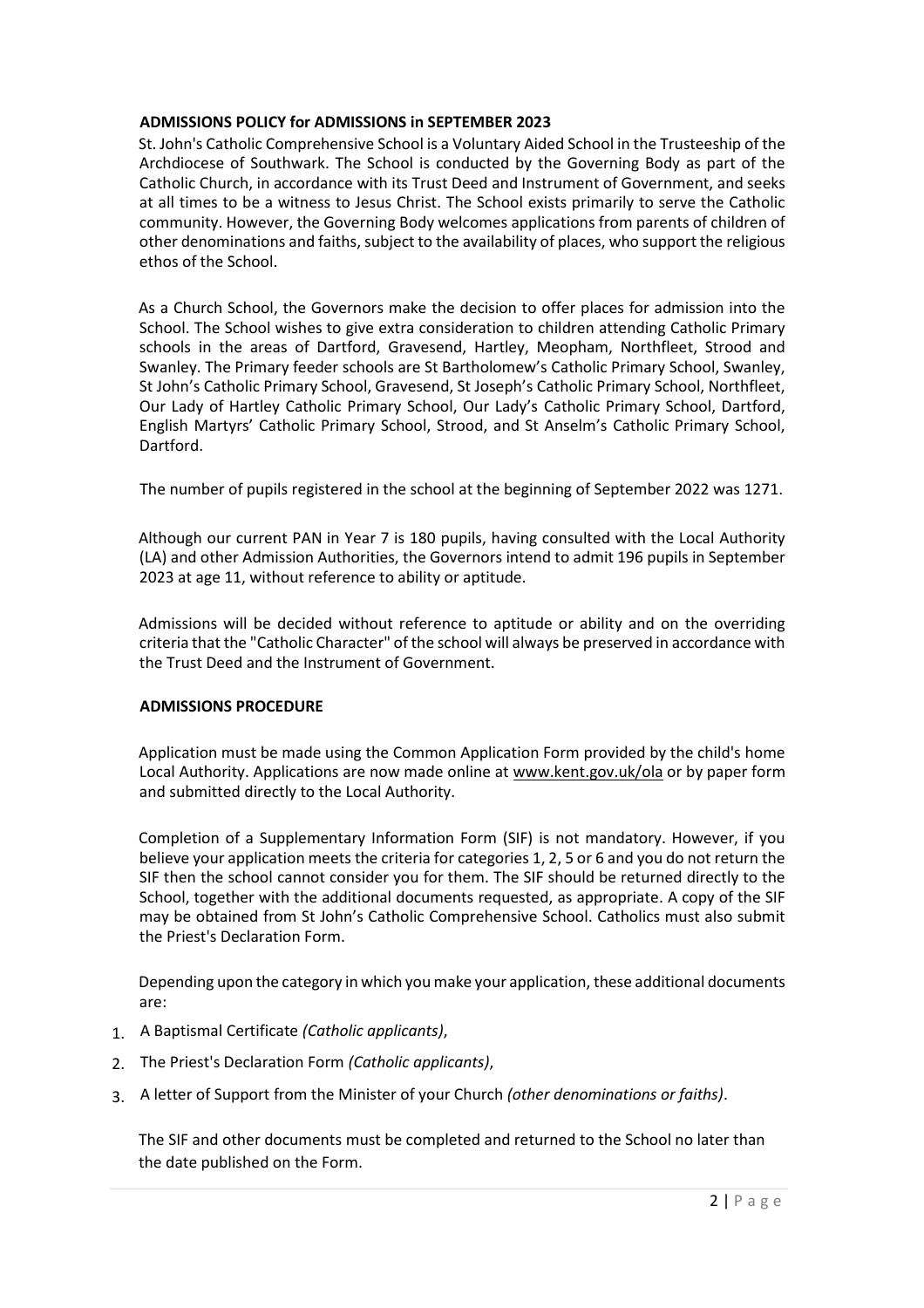Failure to supply the required documentation will mean that the Governors cannot consider your application under categories 1, 2, 5 or 6.

If there are more applications than places, the over-subscription criteria are applied. The Declaration Form from a Priest or Minister of Religion, where these are required in the oversubscription criteria, will be considered as part of the application.

### **OVER-SUBSCRIPTION**

Where the applications exceed the number of places available, the following criteria will be applied in the order set out. Priority will be given to Baptised Catholic children and Looked After Children. In each of the categories 1, 2, 5 and 6, priority will be given to those whose level of regular attendance at religious worship is supported by their Priest or Minister of their normal place of worship.

## **OVER-SUBSCRIPTION CRITERIA for ADMISSIONS for SEPTEMBER 2023**

The Governors will consider applications according to the following order of priorities:

- **Category 1 Looked after Baptised Catholic children or looked after children in the care of Catholic families,** looked after Catholic children who have been adopted or who have become the subject of a residence or guardianship order and Catholic children who appear (to the admissions authority) to have been in state care outside of England and cease to be in state care outside of England as a result of being adopted.
- **Category 2 Baptised Catholic children:** a Baptismal Certificate must accompany the Supplementary Form and consideration will be given to the Priest's Declaration Form to verify the practice of the child. Applications will be ranked in the order shown on the Supplementary Form Highest priority to those who attend Mass weekly, secondly to those who attend Mass at least once a month, etc.'
- **Category 3 Other looked after children,** looked after children who have been adopted or who have become the subject of a residence or guardianship order and children who appear (to the admissions authority) to have been in state care outside of England and cease to be in state care outside of England as a result of being adopted.
- **Category 4 Non-Catholic Children who attend the named feeder schools**: examples St. Bartholomew's, Swanley, St John's Primary School, Gravesend, St Joseph's Primary School, Northfleet, Our Lady of Hartley, Our Lady's Roman Catholic School Dartford, English Martyrs, Strood and St Anselm's, Dartford.
- **Category 5 Children of families who are committed members of other Christian denominations that are part of Churches Together in England:** evidence of Baptism provided by a priest, minister or religious leader of a designated place of worship will be required and consideration will be given to the Letter of Support Provided.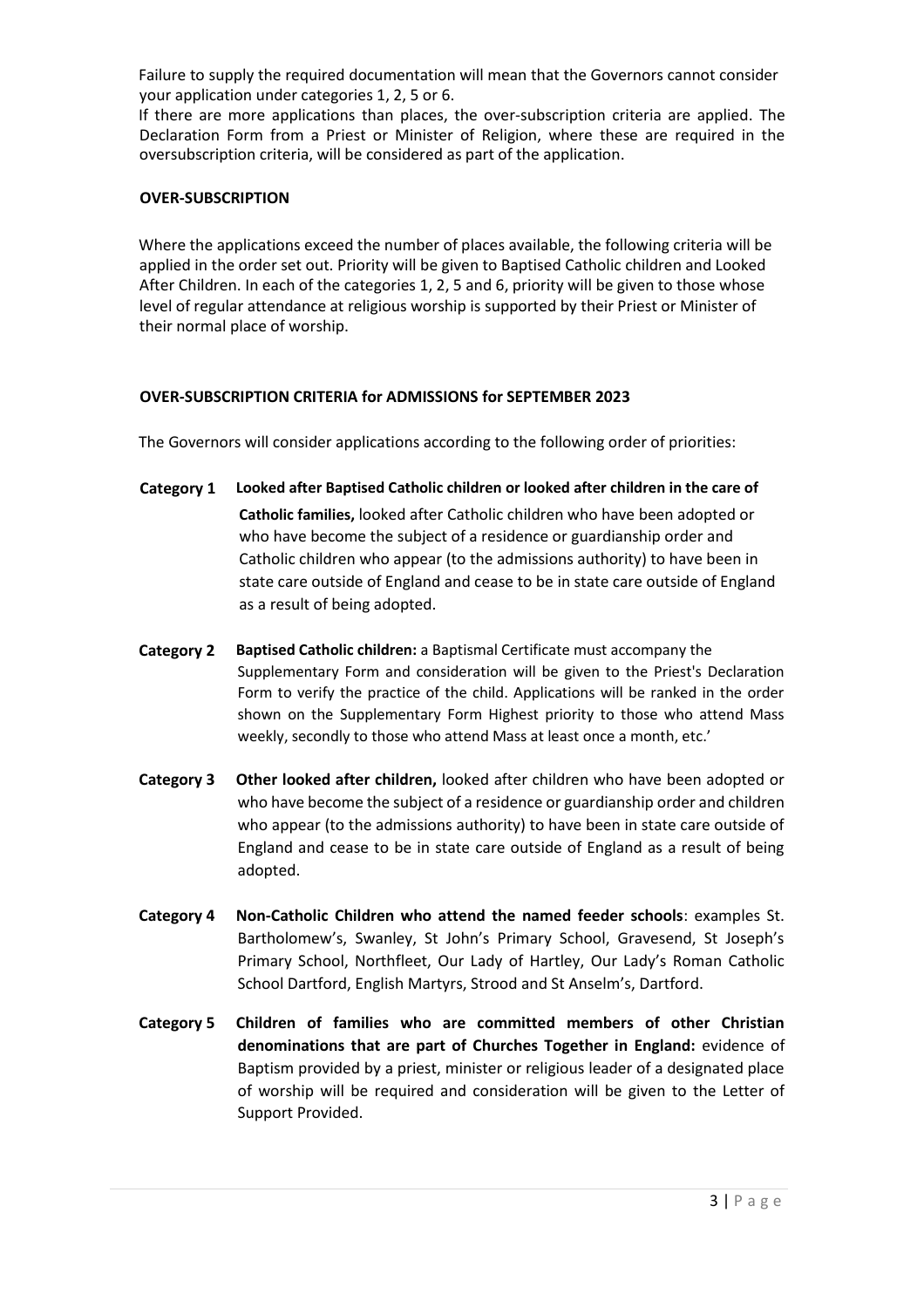## **Category 6 Children of other faiths:** evidence of religious commitment provided by a priest, minister or religious leader of a designated place of worship will be required.

## **Category 7 Any Other Child**

## **TIE-BREAKS**

The following order of priorities will be applied where applications within any of the above categories exceed the places available, and it is necessary to decide between applications.

- 1. Siblings
- 2. Home-School distance. Nearness of children's homes to school

In the unlikely event that two or more children in all other ways have equal eligibility for the last available place at the school, the names will be issued a number and drawn randomly to decide which child should be given the place.

## **PUPILS WITH A STATEMENT OF SPECIAL EDUCATIONAL NEEDS OR EDUCATION, HEALTH AND CARE (EHC) PLAN**

The admission of pupils with a Statement of Special Educational Needs or with an EHC Plan is dealt with by a separate procedure. The procedure is integral to the making and maintaining of statements and EHC plans by the pupil's home local authority. Details of this separate procedure are set out in the SEND code of practice. Pupils with a statement or EHC plan naming the school will be admitted without reference to the above criteria.

## **DEFINITIONS**

In the context of school admissions, Catholic children are defined as Children who are baptised or received into the Catholic Church, children baptised or received into the Eastern Churches in union with Rome and children of members of the Ordinariate.

**"Practice"** means regular attendance at Sunday Mass, as defined in Canon 1247 of the Code of Canon Law, the basis for which is taken to be at least more often than not.

**"Looked After Children and Previously Looked after Children"** A looked after child is a child who is (a) in the care of a local authority, or (b) being provided with accommodation by a local authority in the exercise of their social services functions (see the definition in Section 22(1) of the Children Act 1989) at the time of making an application to a school.

A previously looked after child means such children who were adopted (or subject to child arrangements orders or special guardianship orders) immediately following having been looked after and those children who appear to the admission authority to have been in state care outside of England and ceased to be in state care as a result of being adopted.

A child is regarded as having been in state care outside of England if they were in the care of or were accommodated by a public authority, a religious organisation, or any other provider of care whose sole or main purpose is to benefit society.

**"Brother or Sister"** means blood or step brothers and blood or step sisters of those who are pupils at the School at the time of enrolment; or where a family, already having children at the School at the time of enrolment, have adopted or fostered a child. It does not include brothers or sisters who were pupils at the School in the past.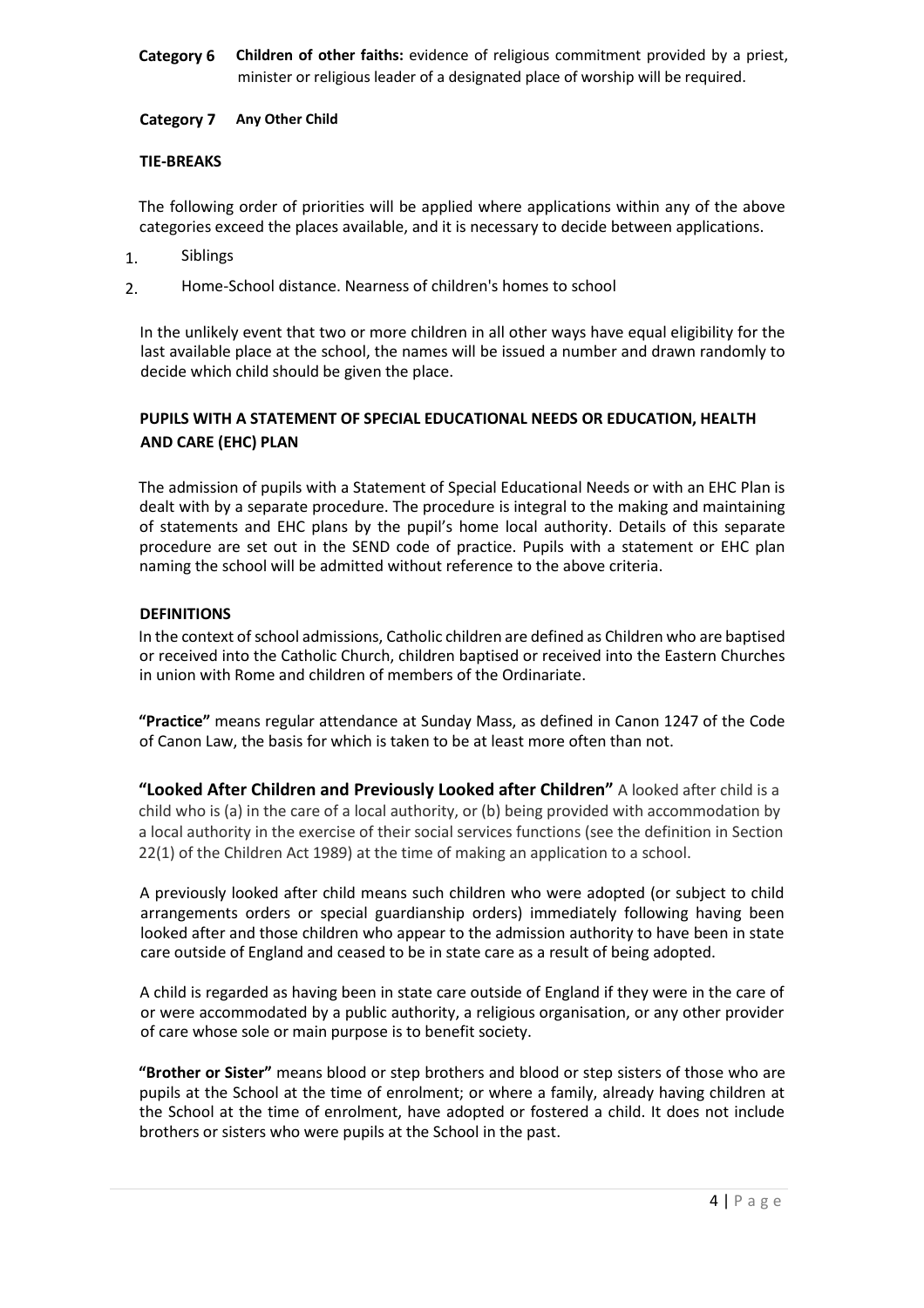**"Nearness of Children's Homes to School"** we use the distance between the child's permanent home address and the school, measured in a straight line using the National Land and Property Gazetteer (NLPG) address point data. Distances are measured from a point defined as within the child's home to a point defined as within the school as specified by NLPG. The same address point on the school site is used for everybody. When we apply the distance criteria for the school, these straight-line measurements are used to determine how close each applicant's address is to the school.

## **APPEALS**

Parents whose applications for places are unsuccessful may appeal to an Independent Appeal Panel set up in accordance with section 94 of the School Standards and Framework Act 1998. Appeals must be made in writing and must set out the reasons on which the appeal is made. Appeals should be made to the Admissions Appeal Clerk at the school address. Parents/Carers have the right to make oral representations to the Appeal Panel. Parents/Carers have the right to make oral representations to the Appeal Panel.

Such appeals must be made in writing within 20 school days of the date of the letter informing the parent that their child has not been admitted to the School. This will enable the appeal to be heard in time for any successful appellants to join the school in September. The letter must set out the grounds on which the appeal is made. Any appeals lodged after this date will be dealt with on an ad hoc basis.

## **WAITING LISTS**

Parents of children who have not been offered a place at the school may ask for their child's name to be placed on a waiting list. The waiting list, which will be maintained for twelve school weeks, will be operated using the same admissions criteria listed above. Placing a child's name on the waiting list does not guarantee that a place will become available. This does not prevent parents from exercising their right to appeal against the decision not to offer a place. It is possible that when a child is directed under the local authority's fair access protocol they will take precedence over those children already on the list.

In Year waiting lists will be retained until the end of that academic year and if you wish for your child to be included on the consecutive year's waiting list, you must do so in writing.

### **FAIR ACCESS PROTOCOL**

The school participates in the local authority's Fair Access Protocol to allocate places to vulnerable and other children in accordance with the School Admission Code 2014. Admitting pupils under the protocol may require the school to admit above the planned admission number for the relevant year group.

### **ADDITIONAL INFORMATION**

In 2022, there were more applications than places and the Governors applied their over subscription criteria.

Late applications will be dealt with according to the Co-ordinated Admissions Procedure and will be considered according to the over-subscription categories above.

Once the reallocation process of the Co-ordinated Admissions Procedure has been concluded, the Governors will draw up a waiting list of those who still wish to have a place at the School. Parents of children who have not been offered a place at the school may ask for their child's name to be placed on the waiting list. The waiting list, which will be maintained until the end of the first term, will be operated using the same admissions criteria listed above.

Placing a child's name on the waiting list does not guarantee that a place will become available. This does not prevent parents from exercising their right to appeal against the decision not to offer a place. It is possible that when a child is directed under the local authority's Fair Access Protocol, they will take precedence over those children already on the list.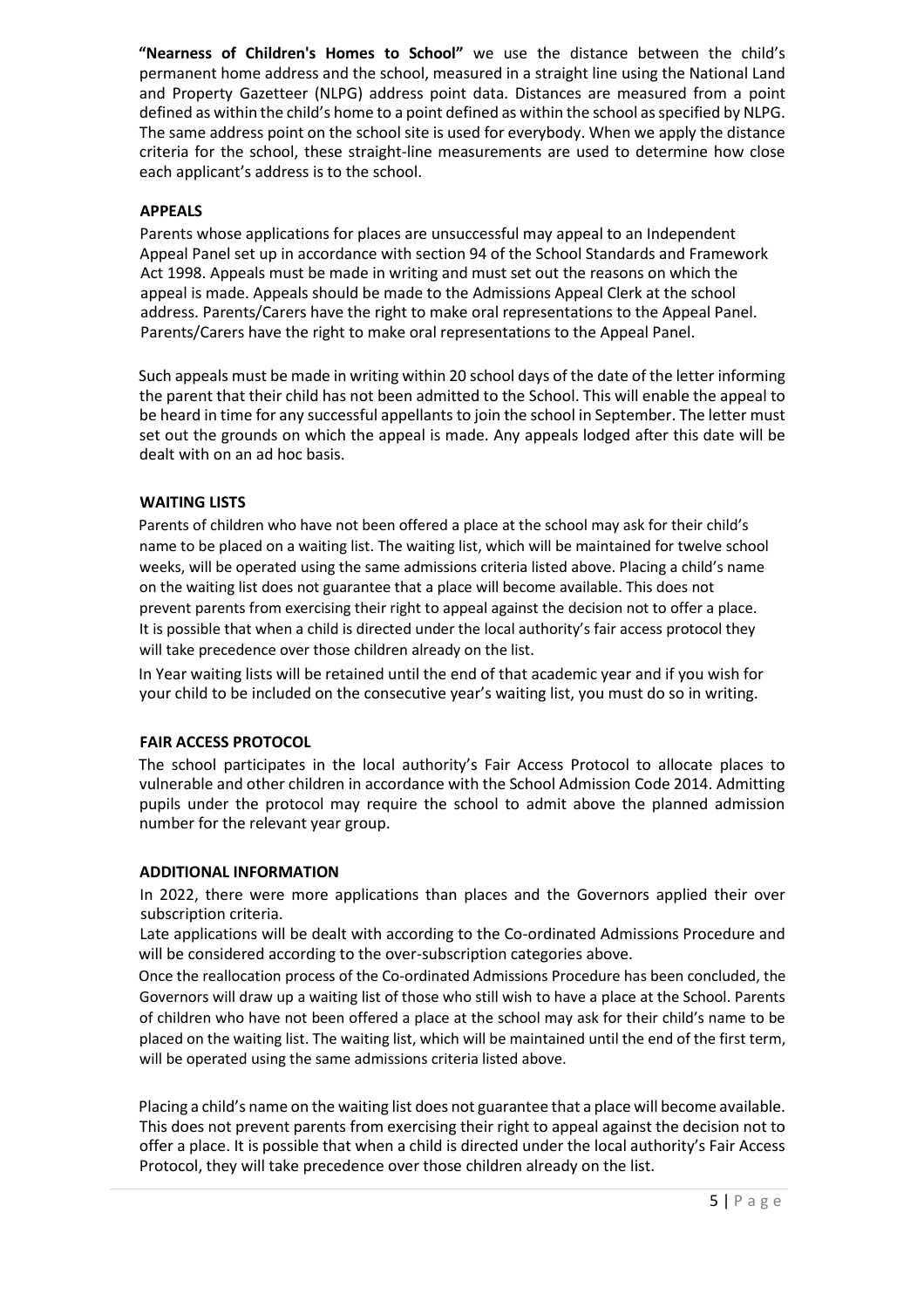## **CASUAL AND IN YEAR ADMISSIONS**

The criteria and procedures contained within this Admissions Policy, also apply to casual and in year admissions.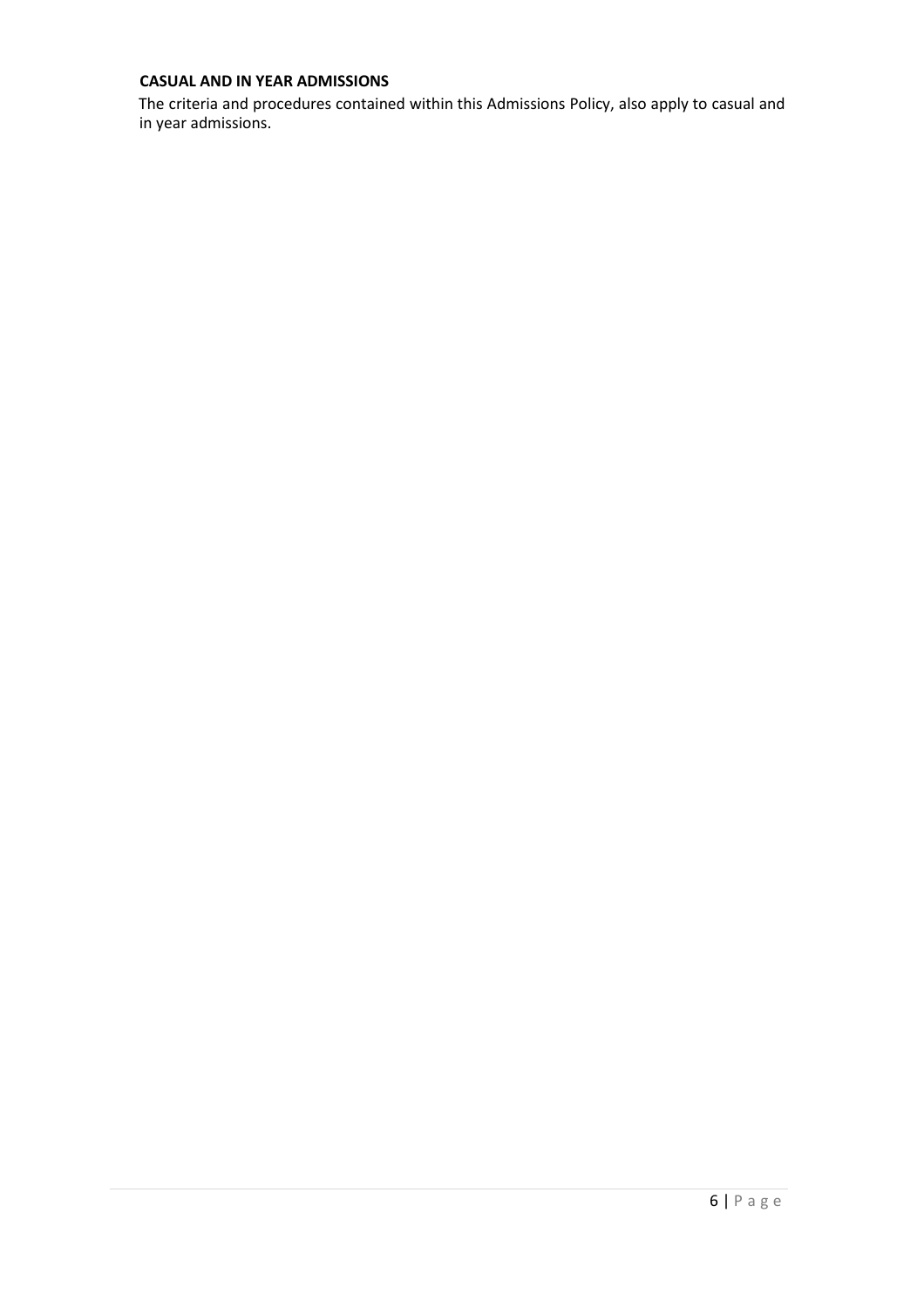

# **Supplementary Information and Priest's Declaration Form: Archdiocese of Southwark Please return to St John's Catholic Comprehensive School, Rochester Road, Gravesend, DA122JW by Friday November 11th, 2022.**

Completion of a supplementary form is not mandatory but will help Governors to determine admissions applications. If you are a Catholic, please complete and sign the form below and ask your Parish Priest or the Parish Priest at the church where you normally worship to add his reference (Part Two A). You should then forward the form to the school to which you wish to apply. If you are not a Catholic, please hand the form to your Minister of Religion, or equivalent, who will add his or her reference (Part Two B).

Part One – To be completed by the Parents or Carers:

| Work<br>(mother/father/carer)                                                               |      |               |                   |  |  |  |
|---------------------------------------------------------------------------------------------|------|---------------|-------------------|--|--|--|
|                                                                                             |      |               |                   |  |  |  |
| If Catholic, please indicate which Mass you normally attend                                 |      |               |                   |  |  |  |
|                                                                                             |      |               |                   |  |  |  |
|                                                                                             |      |               |                   |  |  |  |
|                                                                                             |      |               |                   |  |  |  |
| How often do you attend Mass? (please tick) Weekly  once or twice a month  Less often       |      |               |                   |  |  |  |
| Details of brothers or sisters who will be attending the school at the time of enrolment: - |      |               |                   |  |  |  |
|                                                                                             | Name | Date of Birth | <b>Year Group</b> |  |  |  |
|                                                                                             |      |               |                   |  |  |  |
|                                                                                             |      |               |                   |  |  |  |
| I confirm that the information given on this form is accurate and truthful:                 |      |               |                   |  |  |  |
| Parent/Carer                                                                                |      |               |                   |  |  |  |
|                                                                                             |      |               |                   |  |  |  |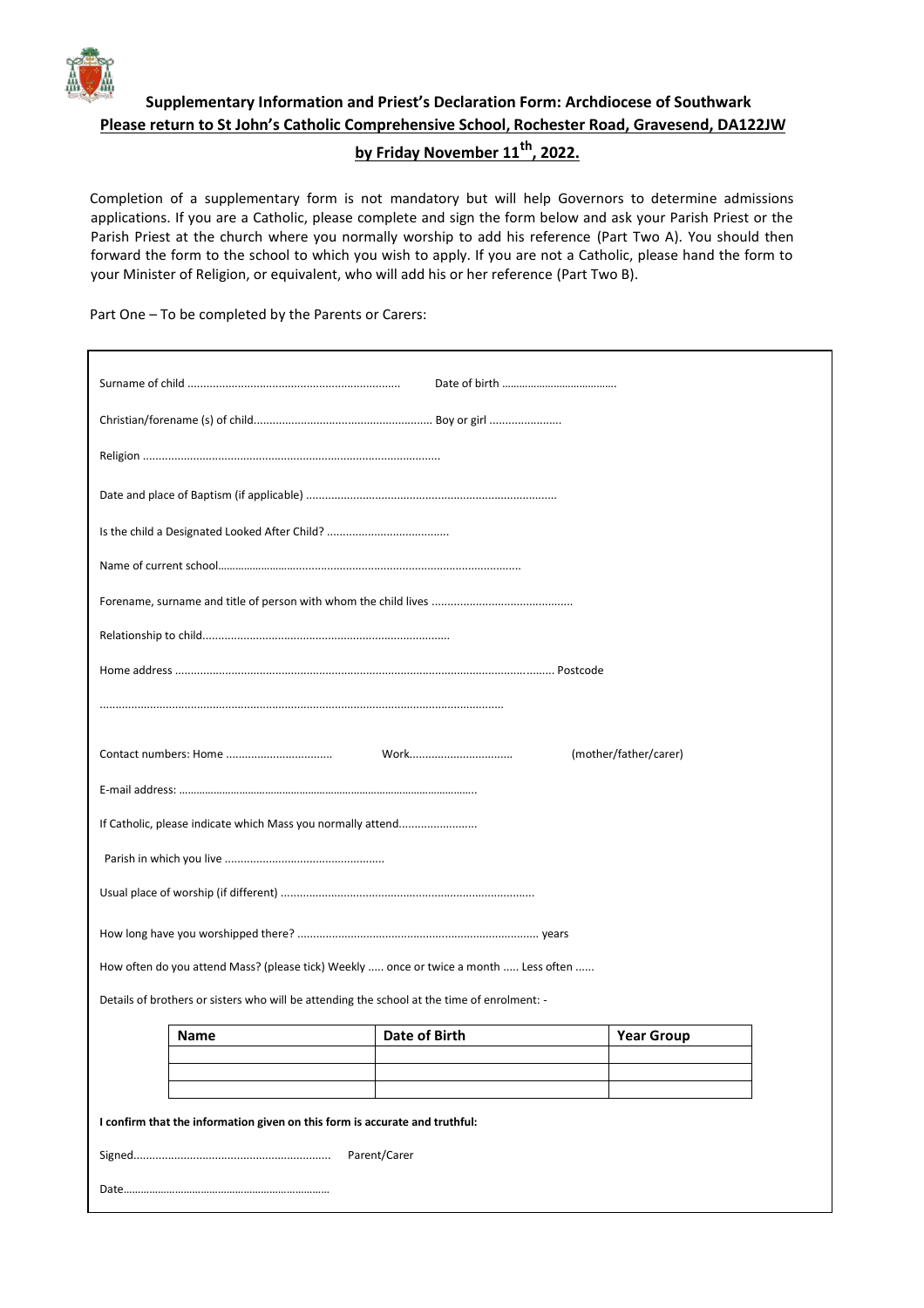| Part Two A - to be completed by the Catholic Priest only                                                                                                                                                                                     |                                                    |         |  |  |  |
|----------------------------------------------------------------------------------------------------------------------------------------------------------------------------------------------------------------------------------------------|----------------------------------------------------|---------|--|--|--|
| <b>Parents or carers</b><br>Is the family known to you? Yes<br>No<br><b>Child's religious practice</b><br>Is the child known to you? Yes<br><b>No</b><br>Across the last three years, how would you describe the Child's Attendance to Mass? |                                                    |         |  |  |  |
| Weekly attendance at Mass<br>П<br>(i.e. every Saturday evening or Sunday)                                                                                                                                                                    | Regular attendance at Mass<br>(i.e. twice a month) | $\perp$ |  |  |  |
| $\Box$<br>Irregular attendance at Mass<br>(i.e. less than once a month)                                                                                                                                                                      | Not known                                          | $\Box$  |  |  |  |
| If you consider there are valid reasons for Mass attendance to be considered equivalent to weekly,<br>because of illness or other reasons, please state below.                                                                               |                                                    |         |  |  |  |
| I am satisfied that the child is a Baptised Catholic/Enrolled Catechumen.<br>□                                                                                                                                                               |                                                    |         |  |  |  |
| I am satisfied that the child has been received into Full Communion with the Catholic Church                                                                                                                                                 |                                                    |         |  |  |  |
|                                                                                                                                                                                                                                              | Parish stamp or seal                               |         |  |  |  |
|                                                                                                                                                                                                                                              |                                                    |         |  |  |  |
|                                                                                                                                                                                                                                              |                                                    |         |  |  |  |
|                                                                                                                                                                                                                                              |                                                    |         |  |  |  |

<u> 1989 - Johann Stoff, amerikansk politiker (d. 1989)</u>